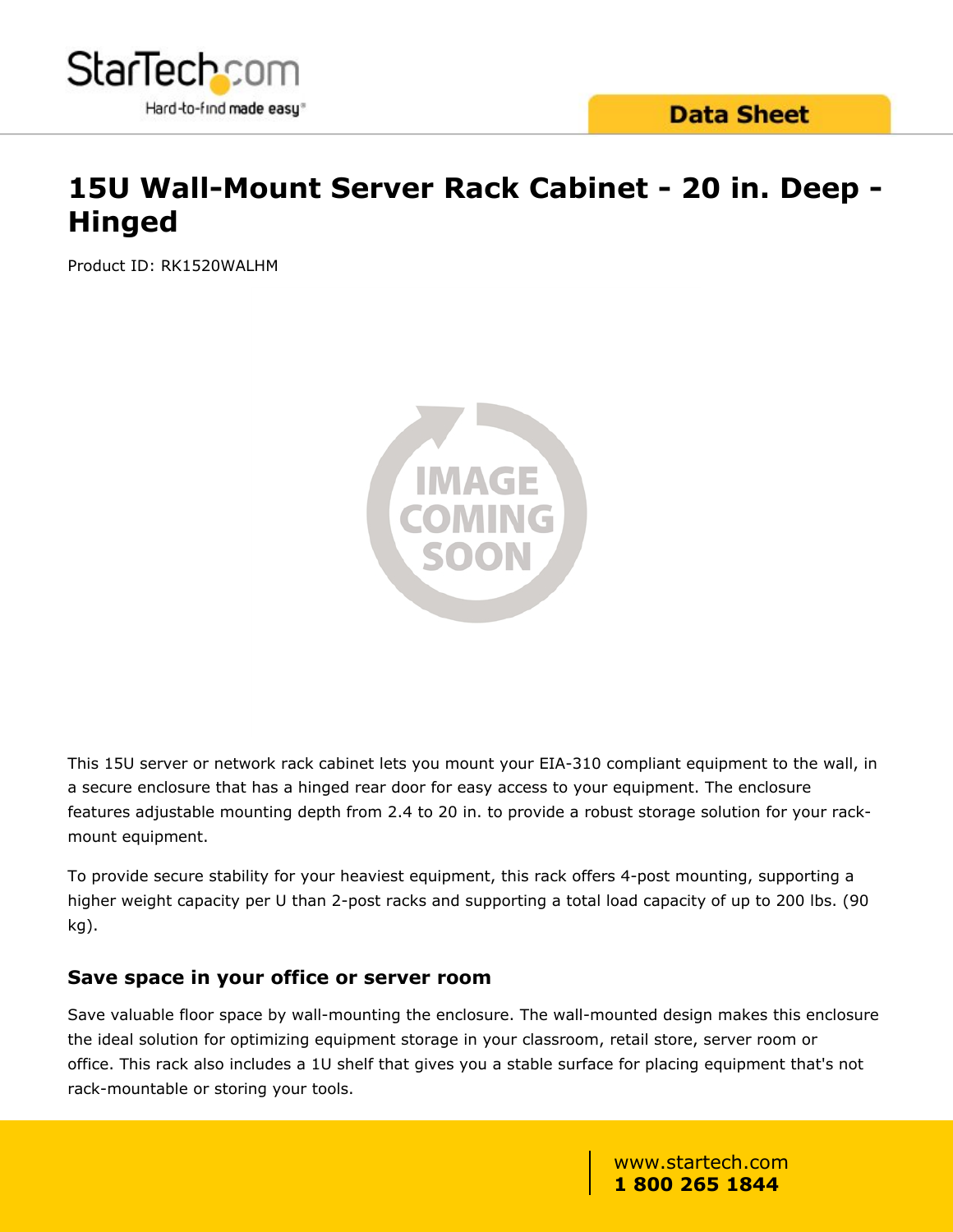

#### **Easily access your servers and network equipment**

The wall-mount network rack makes it easy to access your equipment and cabling, with a rear hinge that swings the enclosure away from the wall. By flipping the enclosure 180 degrees upon installation, you can reverse the direction of the hinge so that the enclosure can swing open from left or the right, depending upon your preference.

The 15U network cabinet features a removable and reversible front door and removable side panels, each with quick-release mechanisms, so you can easily access your equipment. Plus, each door and panel on this rack features an independent lock, ensuring your equipment is secure.

For hassle-free cable management, the rack includes a 3 meter roll of hook-and-loop cable tie that makes it easy to keep your cables neat and tidy by binding them together or binding them to the rack. The selfgripping fabric can be cut to any size, enabling a wrap-around solution for the cables of any rack-mount equipment.

#### **Securely protect your equipment**

This server rack enclosure features heavy-duty steel construction, with lockable doors at all entrances. For hassle-free equipment installation, the mounting rails on the rack can be switched for use with square holes and cage nuts, or tapped rails.

To ensure your equipment is running at an optimal temperature, the server rack/cabinet promotes passive cooling. It features mesh doors and vented top and bottom panels for maximum airflow.

For simple and sturdy mounting, the rack's mounting holes are positioned 16 in. apart, so you can securely attach it to a wall using wall studs.

The RK1520WALHM is backed by a StarTech.com 5-year warranty and free lifetime technical support.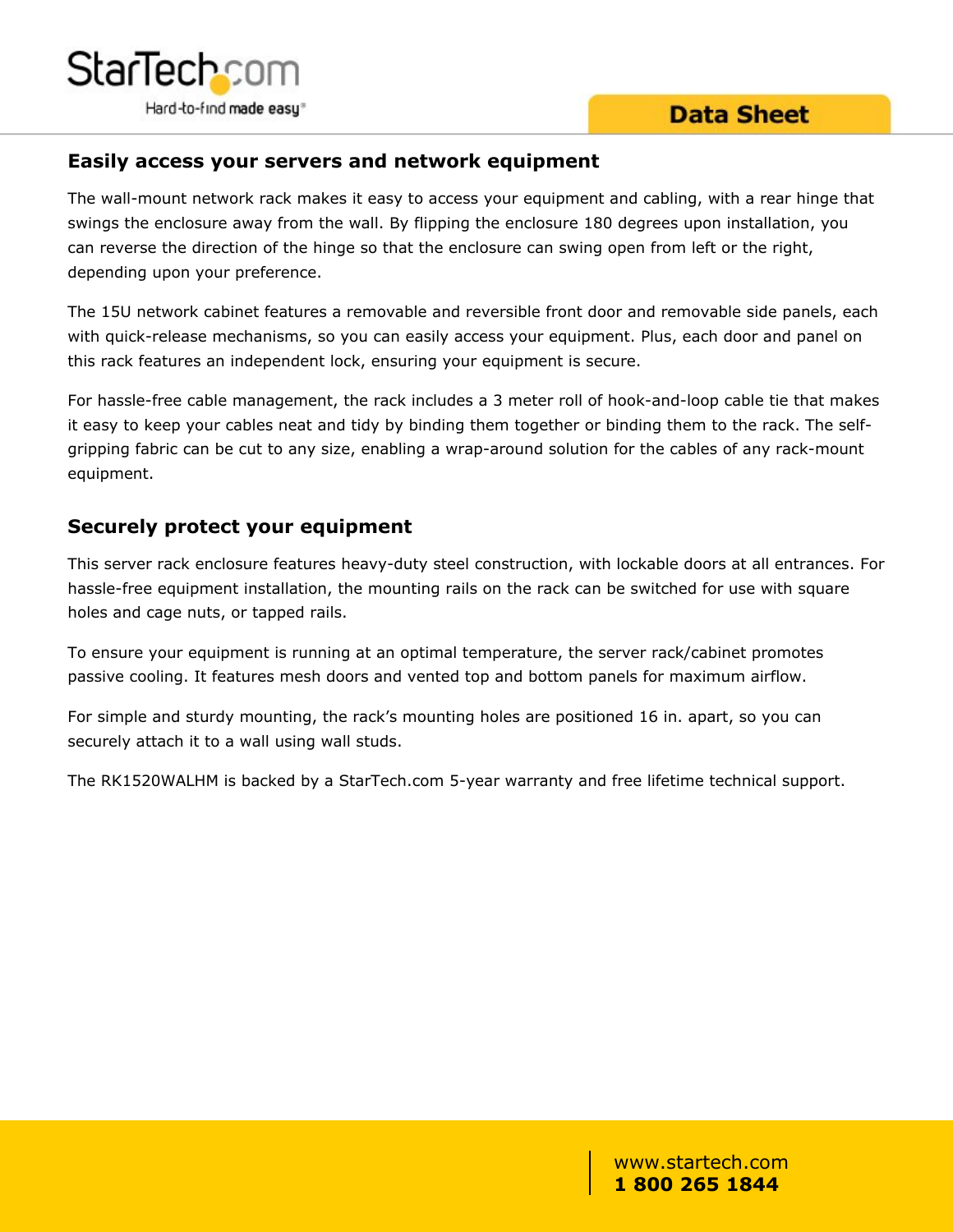

#### **Certifications, Reports and Compatibility**



#### **Applications**

- Wall-mount your server and networking equipment flush against the wall, in areas with limited space such as technology store fronts or repair centers
- Install the rack in your small office environment, where you can't fit a full-sized rack
- Organize cabling or equipment in your network closet, wiring closet, back office or IDF

#### **Features**

- Save space by wall-mounting your servers or networking equipment
- Hassle-free access with a hinged cabinet
- Secure your mission-critical equipment with a locked enclosure
- Easily install your equipment with adjustable mounting rails
- Maximize compatibility by switching the mounting rails between square cage nut holes or tapped 12-24 holes
- 1U shelf and hook-and-loop cable tie included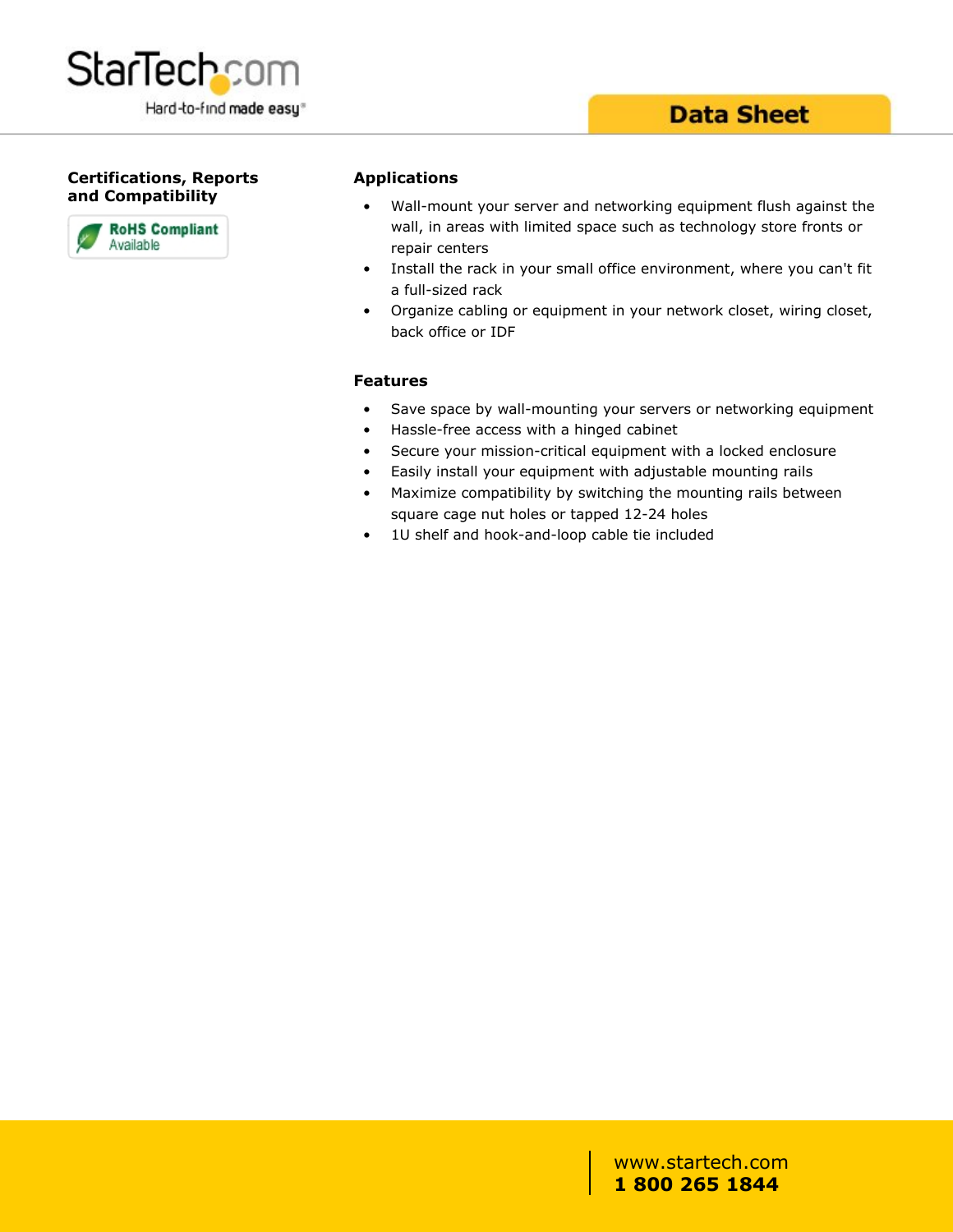# StarTech.com

Hard-to-find made easy<sup>®</sup>

## **Data Sheet**

|                                           | Warranty                                  | 5 Years                  |
|-------------------------------------------|-------------------------------------------|--------------------------|
| <b>Hardware</b>                           | <b>Back Door Construction</b>             | Solid Steel              |
|                                           | Frame Type                                | <b>Enclosed Cabinet</b>  |
|                                           | Front Door Construction                   | Steel Mesh               |
|                                           | Front Door Key Lock                       | Yes                      |
|                                           | Front Door Reversible and/or<br>Removable | Removable                |
|                                           |                                           | Reversible               |
|                                           | Rack Type                                 | 4-Post                   |
|                                           | Side Panel Construction                   | Steel Mesh               |
|                                           | Style                                     | Wall-Mount               |
|                                           | U Height                                  | <b>15U</b>               |
|                                           | Wallmountable                             | Yes                      |
| Performance                               | Weight Capacity (Stationary)              | 198.9 lb [90 kg]         |
| <b>Physical</b><br><b>Characteristics</b> | Color                                     | <b>Black</b>             |
|                                           | Enclosure Type                            | Steel                    |
|                                           | <b>External Depth</b>                     | 21.7 in [55 cm]          |
|                                           | <b>External Height</b>                    | 30.3 in [77 cm]          |
|                                           | External Width                            | 23.6 in [60 cm]          |
|                                           | Internal Depth                            | 20.9 in [53 cm]          |
|                                           | <b>Internal Height</b>                    | 26.3 in [66.7 cm]        |
|                                           | Internal Width                            | 17.7 in [45 cm]          |
|                                           | Maximum Mounting Depth                    | 16.1 in [41 cm]          |
|                                           | Minimum Mounting Depth                    | 2.4 in [6 cm]            |
|                                           | Product Height                            | 30.3 in [77 cm]          |
|                                           | Product Length                            | 21.7 in [55 cm]          |
|                                           | Product Width                             | 23.6 in [60 cm]          |
| Packaging<br><b>Information</b>           | Flat Pack (Assembly Required)             | No                       |
|                                           | Shipping (Package) Weight                 | 185.6 lb [84 kg]         |
| <b>What's in the Box</b>                  | Included in Package                       | 1 - wall-mount enclosure |
|                                           |                                           | $1 - 10$ shelf           |